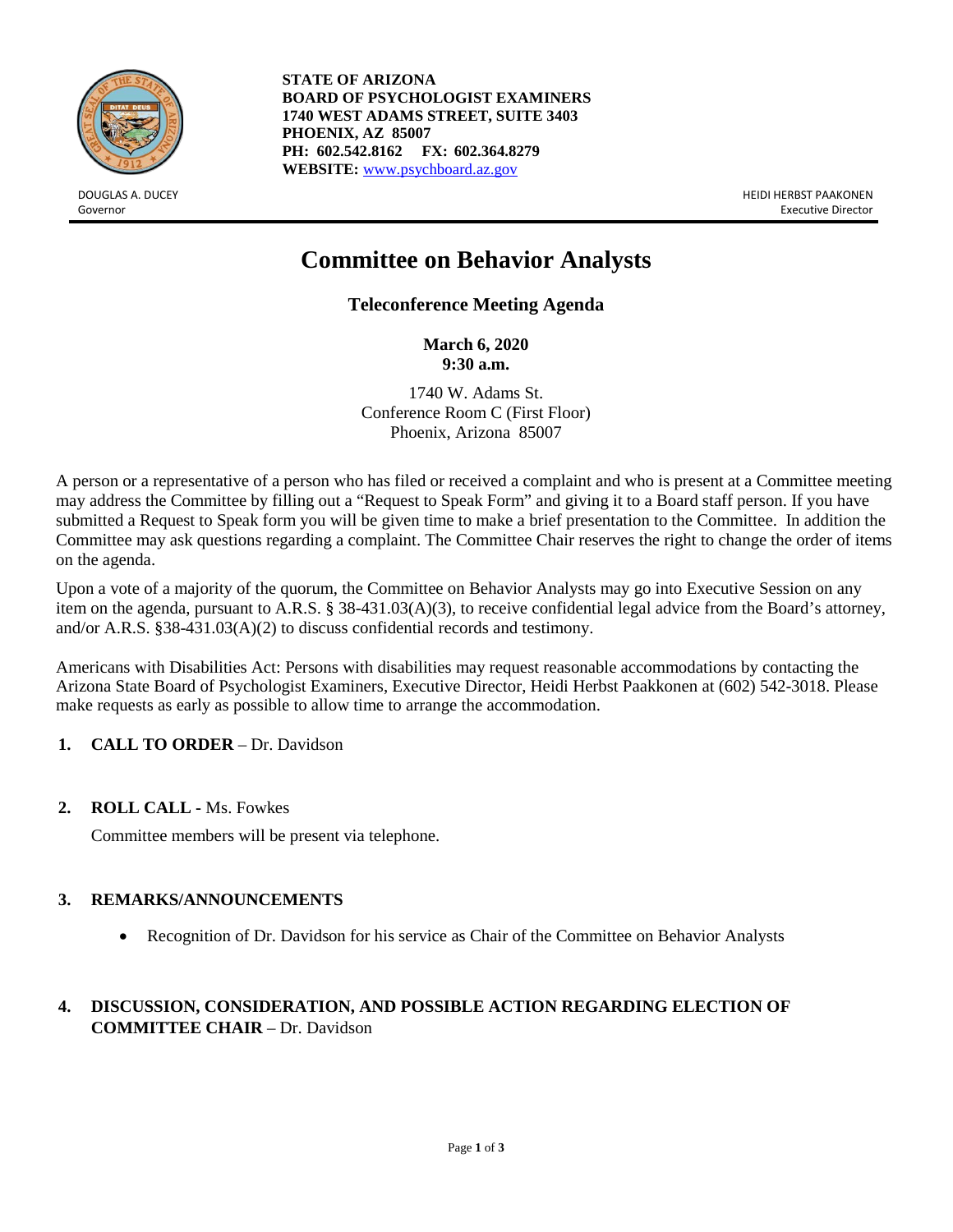# **5. DISCUSSION, CONSIDERATION, AND POSSIBLE ACTION REGARDING SUBMITTING RECOMMENDATIONS FOR COMMITTEE APPOINTMENT TO THE GOVERNOR'S OFFICE OF BOARDS AND COMMISSIONS** – Dr. Davidson

# **6. CALL TO THE PUBLIC**

Those wishing to address the Committee do not need to request permission in advance; however, the Committee may limit those persons speaking during this time to a reasonable number on any public comment matter. In addition, each person wishing to address the Committee will be given five (5) minutes to do so. Pursuant to A.R.S. § 38-431.02(H), the Committee can only take action on matters listed on the agenda.

# **7. APPROVAL OF MINUTES**

February 5, 2020 Regular Session

# **8. DISCUSSION, CONSIDERATION AND POSSIBLE ACTION REGARDING COMPLAINTS AND RECOMMENDATION TO THE BOARD**

Complaint No. 20-25, Robyn Marian - Dr. Stenhoff

# **9. DISCUSSION, CONSIDERATION AND POSSIBLE ACTION REGARDING RECOMMENDATION TO THE BOARD PERTAINING TO APPROVAL OF BEHAVIOR ANALYST APPLICANTS**

#### **A. Behavior Analyst Application for Licensure**

- 1) Alexander Hazen, M.A. Dr. Davidson
- 2) Andrea Paige Rudderow, M.Ed. Dr. Davey
- 3) Morgan Brown-Chipley, M.S. Dr. Davis-Wilson
- **4)** Shannon Weller, M.S.  **Dr. Raetz**
- 
- 
- -

#### **10. DISCUSSION, CONSIDERATION, AND POSSIBLE ACTION REGARDING POTENTIAL RECOMMENDATION TO THE BOARD TO ISSUE CEASE AND DESIST LETTERS TO BA SUPERVISORS PRACTICING IN ARIZONA WITHOUT AN ARIZONA LICENSE -** Ms. Herbst Paakkonen

- **A.** Robin Arnall
- **B.** Victoria I. Cummings
- **C.** Alexandra Rothstein
- **D.** Cicely Jiron-Lopez
- **E.** Nandi Nelson
- **F.** Thomas Szabo

# **11. DISCUSSION, CONSIDERATION, AND POSSIBLE ACTION REGARDING LICENSE RENEWAL AND REINSTATEMENT REQUEST FROM JACQUELINE GALVANI, M.ED.** – Dr. Raetz

**12. DISCUSSION, CONSIDERATION, AND POSSIBLE ACTION REGARDING CONTINUATION OF THE ARIZONA BOARD OF PSYCHOLOGIST EXAMINERS, AND PROPOSED LEGISLATION INCLUDING BUT NOT LIMITED TO SB1054, HB2224, HB2184, HB2288, HB2809, SB1211, SB1212, AND SB1507** - Ms. Herbst Paakkonen